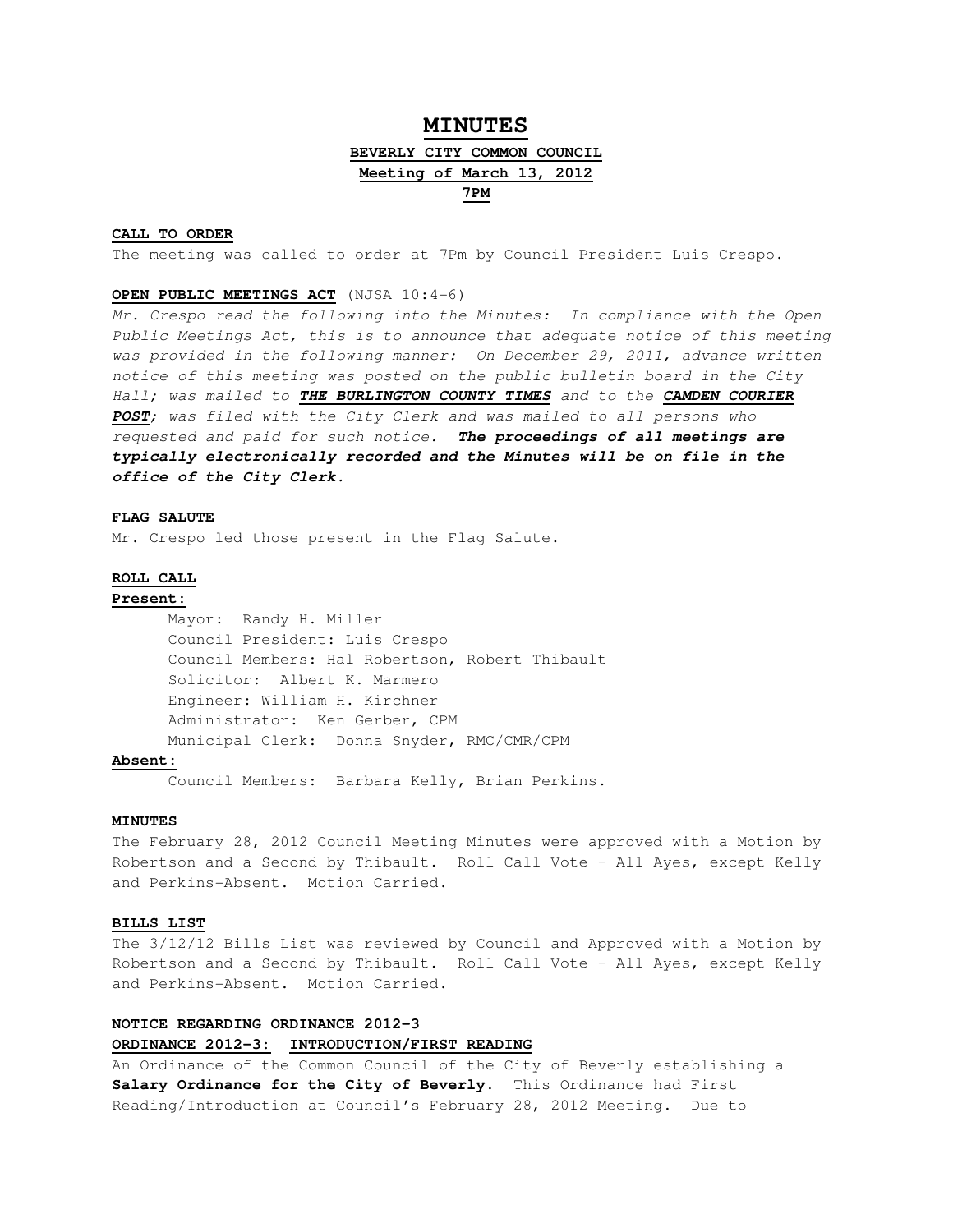advertising delay, said Ordinance will now come before Council for **Second Reading/Public Hearing at Council's March 27, 2012 Meeting instead of** 

**tonight's March 13 Meeting.** Council's March 27 Meeting will be held at 7PM at the Beverly Housing Authority Building, at which time any and all wishing to be heard on same will be so heard. Copies of said Ordinance are available at the Municipal Clerk's Office, 446 Broad Street, Beverly, NJ 08010 between the hours of 9A-5P, Monday through Friday.

## **NOTE: The above Ordinance will come before Council for Second Reading/Public Hearing at Council's March 27, 2012 meeting due to advertising delay.**

## **ORDINANCE 2012-4: INTRODUCTION/FIRST READING**

A **Bond Ordinance** authorizing various Capital Improvements and the Acquisition of Capital Equipment in and for the City of Beverly, County of Burlington, State of New Jersey; Appropriating the sum of **\$500,000** therefor; Authorizing the Issuance of General Obligation Bonds or Bond Anticipation Notes of the City of Beverly, County of Burlington, State of New Jersey, in the aggregate principal amount of up to \$475,000; Making certain determinations and covenants; and Authorizing certain related actions in connection with the foregoing.

**Said Ordinance will come before Council for Second Reading/Public Hearing at Council's April 10, 2012 Meeting to be held at 7PM at the Beverly Housing Authority at which time any and all wishing to be heard on same will be so heard. Copies of said Ordinance are available at the Clerk's Office during normal business hours, M-F, 9A-5P.** 

**A review discussion was had by Council only. Motion to approve on Introduction by Thibault; Second by Robertson. Roll Call Vote: All Ayes, except Kelly and Perkins-Absent. Motion Carried.** 

### **RESOLUTIONS**

#### **RESOLUTION 2012- 113**

A Resolution authorizing Change Order #1 to J.H. Williams Enterprises, Inc., for the ADA Improvements to Beverly City Hall Project. Motion to Approve by Thibault; Second by Robertson. Roll Call Vote: All Ayes, except Kelly and Perkins-Absent. Motion Carried.

## **RESOLUTION 2012-114**

A Resolution authorizing Vendor's Permit to Bryant Geissler for operation of a "Mr. Softee" truck in the City of Beverly, selling Mr. Softee ice cream; pre-packaged ice cream; soda and bottled water – All paperwork having been submitted, all fees having been paid, and all Police Department follow-up having been received. Upon review by Hardenbergh re Workman's Compensation, Motion to Approve made by Thibault; Second by Robertson. Roll Call Vote – All Ayes, except Kelly and Perkins-Absent. Motion Carried.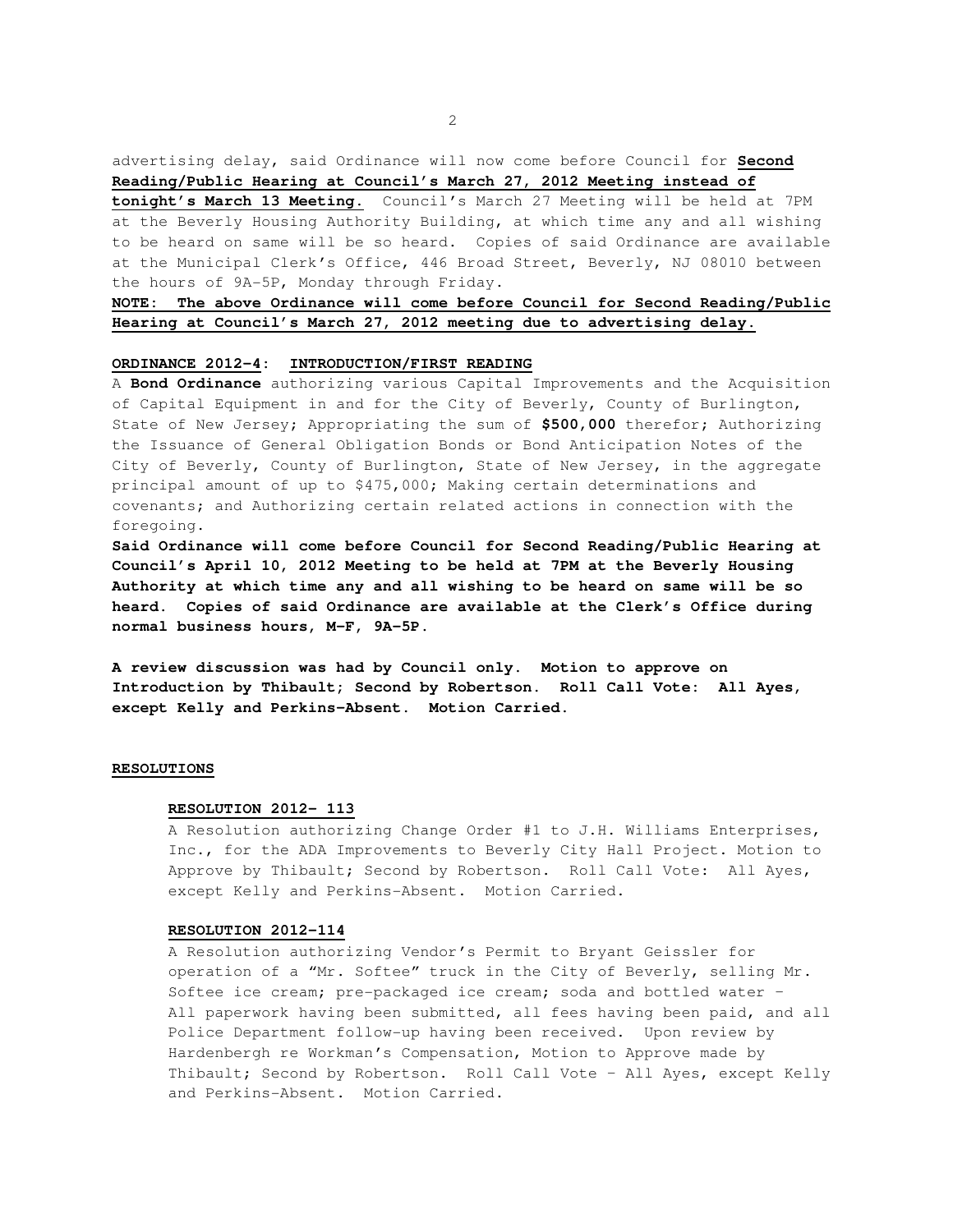## **REPORTS**

The Tax Collector's February 2012 Report was reviewed with a recommendation to add a line for "Percentage Collected". Motion to Approve by Thibault; Second by Robertson. Roll Call Vote – All Ayes, except Kelly and Perkins-Absent. Motion Carried.

#### **OLD BUSINESS**

**Comcast Cable Franchise Renewal Period**: Questionnaires were to be returned to the Clerk's Office by 3/13/12. We now need to move to the next step in the process. The Clerk advised the aforementioned and that that Council will be kept updated.

## **NEW BUSINESS**

Council Member Robertson said he would like, under "New Business" comments to congratulate all for the following accomplishments: Municipal Building ADA Compliance; New heating and air-conditioning in the Police Department; Providing a safe work environment for our Court Personnel as well as those Domestic Abuse Victims that we assist; Upgrading and networking the City's computer systems; Hiring an outside company to set up and run the City's Website; Updating the City's phone lines; Bringing qualified people onboard and in the appropriate positions; Establishing a procedure to address rundown and delinquent properties.

He stated that the next set of issues that need to be addressed are: Setting a change of work hours for our Public Works Department to Winter Hours (November 5 through and including March 10) 8AM-4:30PM (with one 15 minute break at 10AM; Lunch at 12 Noon; one 15 minute break at 2PM – Summer Hours (March 11 through and including November 4) 7AM-3:30PM (one 15 minute break at 9AM; Lunch at 11AM; one 15 minute break at 1PM) -- also that a weekly work schedule should be established for each season; A re-evaluation of Business License Fees/Fines/Renewal procedures; Establish Job descriptions for all employees; Create a Job Evaluation tool and an Evaluation process for all employees; Hire a Deputy Clerk (even if it's part-time); Hire a third party company to clean-up the CRA's; Begin the much needed Recodification process; New heating system; New roof; Ample equipment to perform jobs.

Mr. Robertson also advised re the "Beverly Clean Communities Committee" headed by Jackie Bryan; they are now working on improving the appearance of the City.

Council Member Thibault addressed a point brought up at the last meeting regarding a statement made that three Council Members had not paid their taxes, and that this was a terrible thing for the remainder of the Community. He also reminded Council that every time we vote to "spend", we vote "yes" to increase taxes.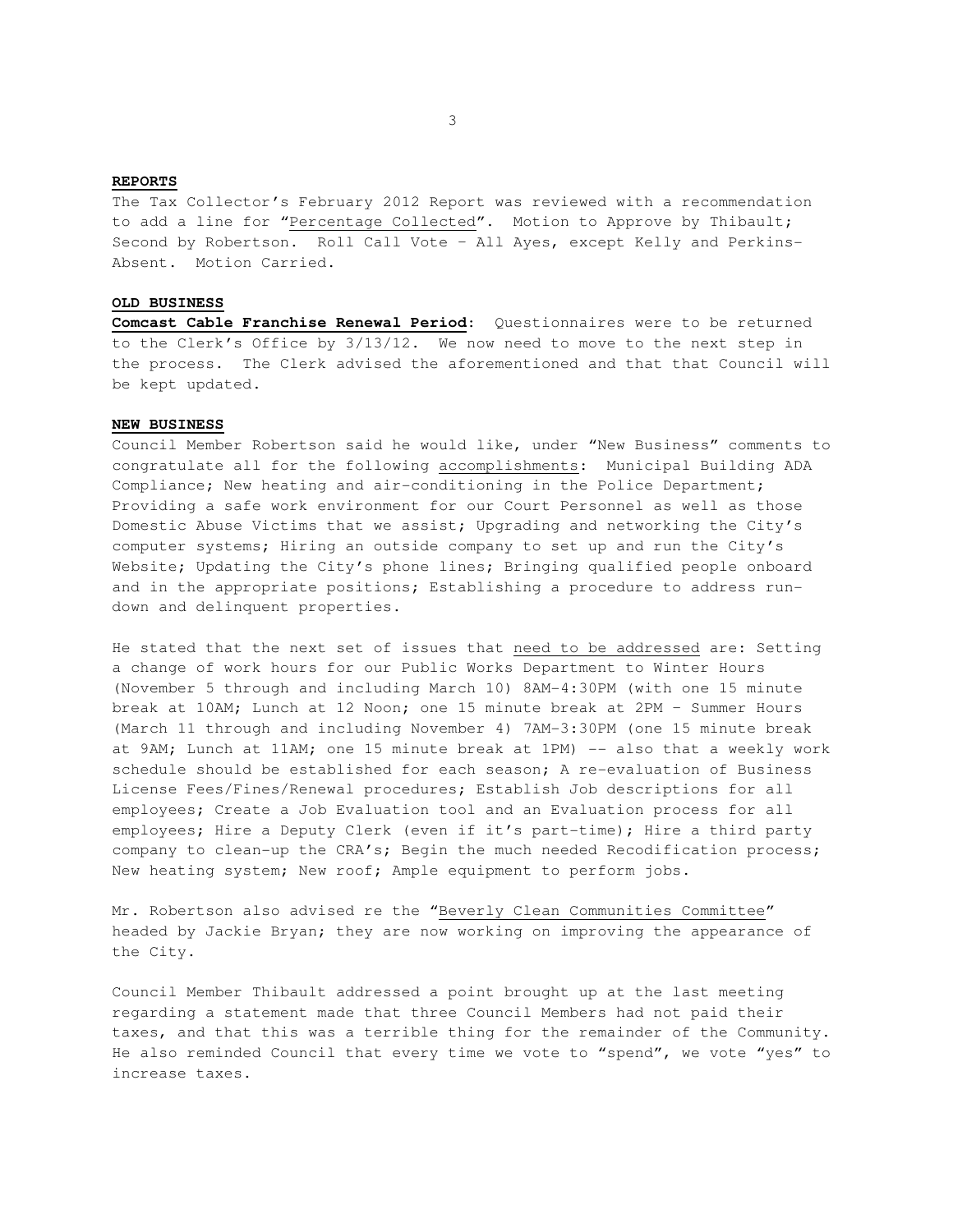Mr. Robertson stated that he can't argue with Mr. Thibault's logic, but many issues re "spending" did need to be addressed. Additionally, relative to taxes – people are people – some pay their taxes in one lump sum and some pay in pieces, so one really can't make a statement like that – as the Governing Body of the City, we need to set an example. Mr. Thibault said that he was just stating it publicly, that all have to pay their taxes.

Council President Crespo advised that a meeting with CWA had taken place, but that was for Executive Session. He also stated that the Police Contract had been ratified.

## **CORRESPONDENCE**

The Correspondence listed below was read by Agenda line item by Mayor Miller with the notation that there were two letters from Residents that he will respond to personally.

**1. Linda Dougherty, Clerk/Administrator Edgewater Park: Regarding Riverfront Historic Trash Collection Services**. Current sanitation contract ends 12/1/2012. Request is for Trashpro to submit Proposals to Edgewater Park, Beverly City, and Delanco, with the goal being to adopt Resolutions by the end of March and beginning the planning process in April so that we do not have to go into any extensions.

## **2. Barbara A. Russell: Regarding Dog License Late Fees and questioning how many phone calls go unanswered at City Hall.**

**3. NJDCA: Certification of State Aid for Calendar Year 2012** and Fiscal Year 2013 Budgets. **Beverly City: \$290,330.00** 

**4. Aubrey Painter, Street Super./Recycling Coordinator – Edgewater Park: Regretfully declining Shared Services for Recycling Coordinator.** 

**5. Comcast Cable: Regarding Limited Basic Level Service changing to Digital delivery.** 

**6. BURLCOJIF: Budget Hearing Notice, 3/20/12, 4PM, Hainesport Township Municipal Building.**

#### **COMMENTS/REPORTS**

**MAYOR -** Mayor Miller had no additional comments at this time.

#### **ADMINISTRATOR** – Mr. Gerber advised the following:

The Beverly Emergency Squad presented their Year-end December 31, 2011 Report on Audit of Financial Statements. He stated that while there were other Squads looking to provide EMS coverage, the Beverly Squad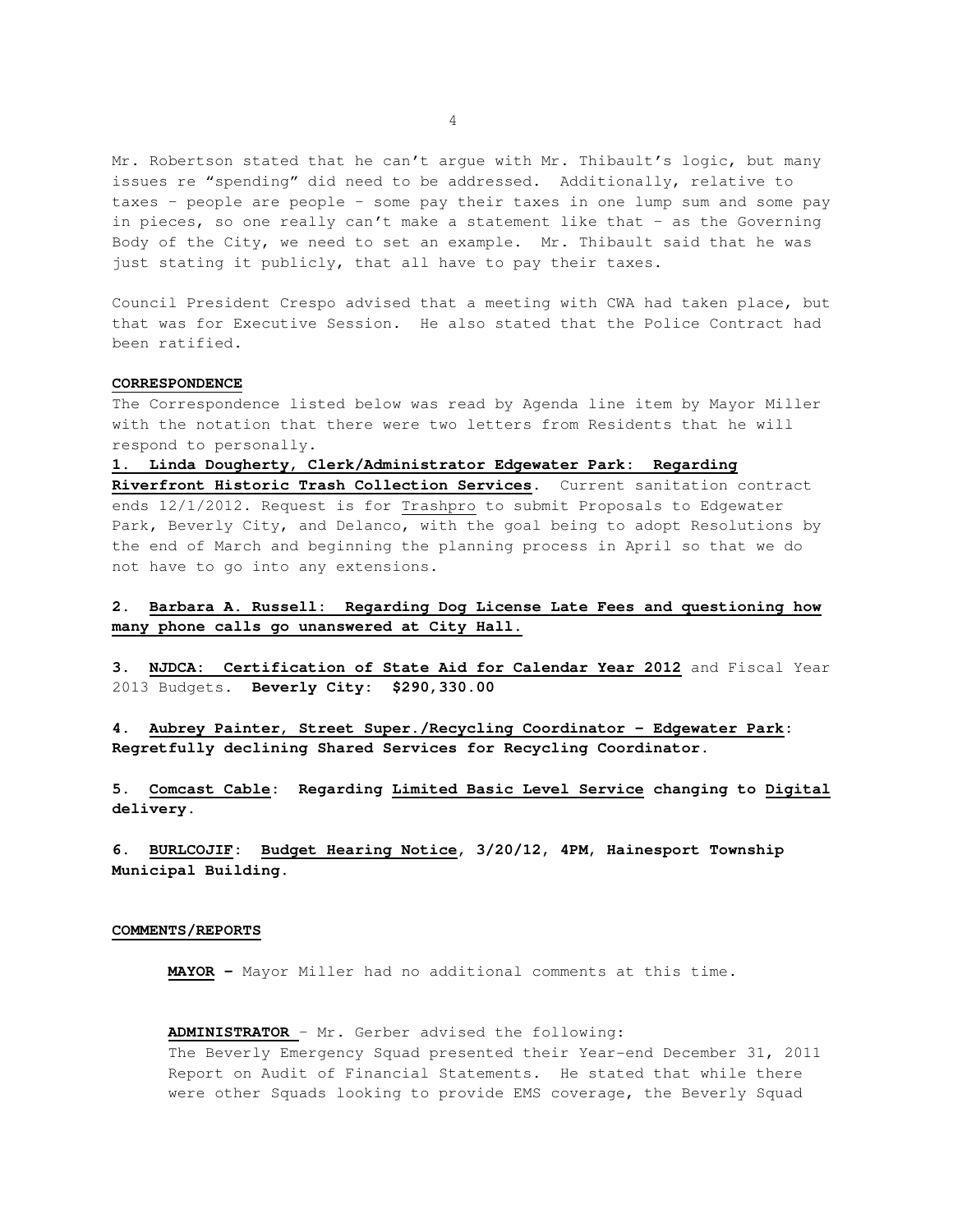had sent letters to Residents asking for their support. Progress is continuing to be made relative to Clean Communities and property upkeep. He said that this project will be ongoing until all problem properties are rectified. Additionally, Mr. Gerber stated that the ADA Project is coming along nicely, and that in another month we should be completed. He stated that Council appreciated everyone's patience during the entire project. Lastly, Council Member Robertson will be working with Willingboro Township's Certified Recycling Coordinator relative to completion and sign-off on Beverly's Tonnage Grant paperwork submissions to the State.

**SOLICITOR** – Mr. Marmero stated that the Governor Christie's Executive Decision last year to abolish the Council On Affordable Housing (COAH) has been overturned by the Appellate Count; right now we are just monitoring same.

**ENGINEER** – Mr. Kirchner referenced the proposal that he had submitted for the additional Remedial work relative the City's Underground Storage Tank Removal for an amount not to exceed \$4,000 unless prior authorization is obtained. See attached proposal.

**COUNCIL MEMBERS** – There were no additional comments by Council at this time.

**CLERK** – Ms. Snyder advised Council that all Financial Disclosures were due back to her office by April 11, 2012 so that they could be submitted timely to the State prior to the deadline date of April 30, 2012. Additionally, Council was advised that a City-wide "Unlicensed Dog Census" needed to be performed and that this is State mandated to be performed every two years and that the City hadn't been done in its entirety in quite a few years. Perhaps this assignment can be given to the Police. She will follow-up with Council for a response.

## **PUBLIC COMMENT** – Public Comment was had at 8:15PM.

This portion of the meeting provides the public with an opportunity to ask questions of City Council concerning the City, or to address questions to the Administrator/Director of Public Safety. **Please state your name and address for the record.** 

Comments were made by **Mr. Ellsworth** regarding certain areas of Railroad Avenue and Pine Street North holding water when it rains; the pothole at Railroad and Cooper. Mr. Kirchner said that he spoke to the County and that the issue is with American Water Company and that he is diligently on top of them to get this fixed.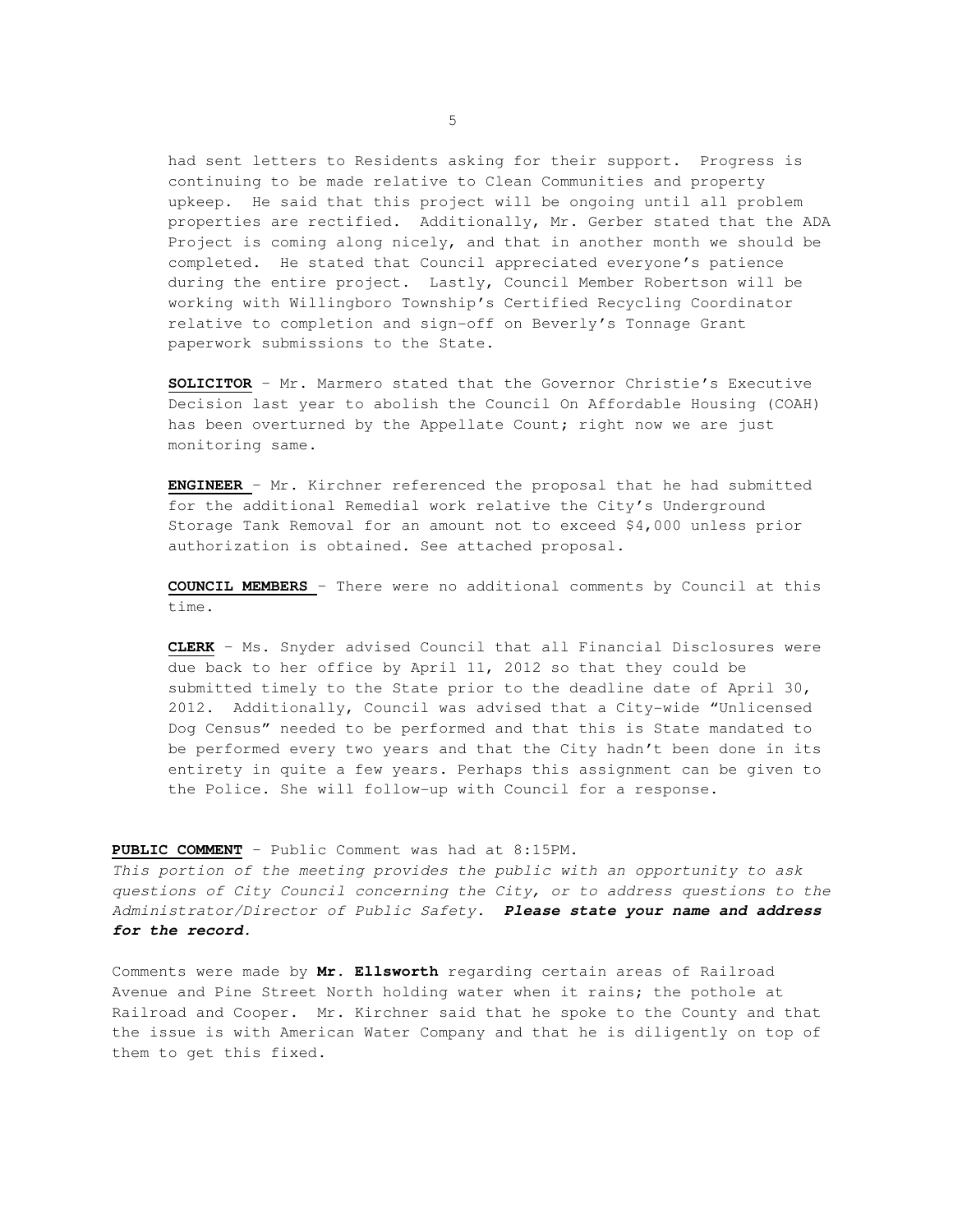**Dale Thompson** stated that there was a man picking up metal, but that he has been seen opening up people's trash bags, which isn't legal. Mr. Gerber, as Director of Public Safety stated that any time anything like this is seen to call the Police immediately and let them respond out – to call at the time the incident is occurring if possible.

**Dan Cannon** spoke about recycling pickup and the service he provides in the correct/legal manner – both pickup and disposition.

**Mr. Russell** extended thanks to Council for cleaning up the Bamboo at 451 Magnolia and for their diligence on the property maintenance issues.

**Barbara Russell** stated that many times the issue of the Cooper Street sinkhole had been brought up, and that Council was voted in to take care of these types of things for the Residents and that Council needed to step up to the plate. Relative to the Police doing the Dog Census she stated we only have one officer on and he would be going door to door. She said her father did it as a side job.; this should be done on a routine basis and follow-up with licensing and fees and then have this person go to Court when needed. She also said she wanted to thank Mr. Thibault for commenting regarding taxes being paid. She said that both she and her husband are not working and they're paying taxes and right now things are horrible. Regarding the letter she sent to Council re a late fee for a dog registration she stated that \$2.00 is a big deal when you're not working.

There being no further comments, Public Session was closed.

**EXECUTIVE SESSION** - Council at this time went into Executive Session with a Motion by Robertson and a Second by Thibault. All in Favor.

## **Resolution 2012-115:**

A Resolution of the Common Council of the City of Beverly to hold Executive Session in accordance with the Open Public Meetings Act, P.L. 1975, Chapter 231, permitting the exclusion of the Public from a meeting in certain circumstances which the Governing Body deem now exist: Discussion to be had on Personnel, Litigation, and Contractual matters.

## **ACTION AFTER EXECUTIVE SESSION:** YES\_x\_\_ (See below) NO\_\_\_\_

#### **RESOLUTION 2012-116**

A Resolution authorizing ERI to proceed with their Remedial Investigation Proposal relative to the former heating oil UST at the Beverly Municipal Building, not to exceed \$4,000. Motion to Approve by Thibault; Second by Robertson. Roll Call Vote – All Ayes, except Kelly and Perkins-Absent.